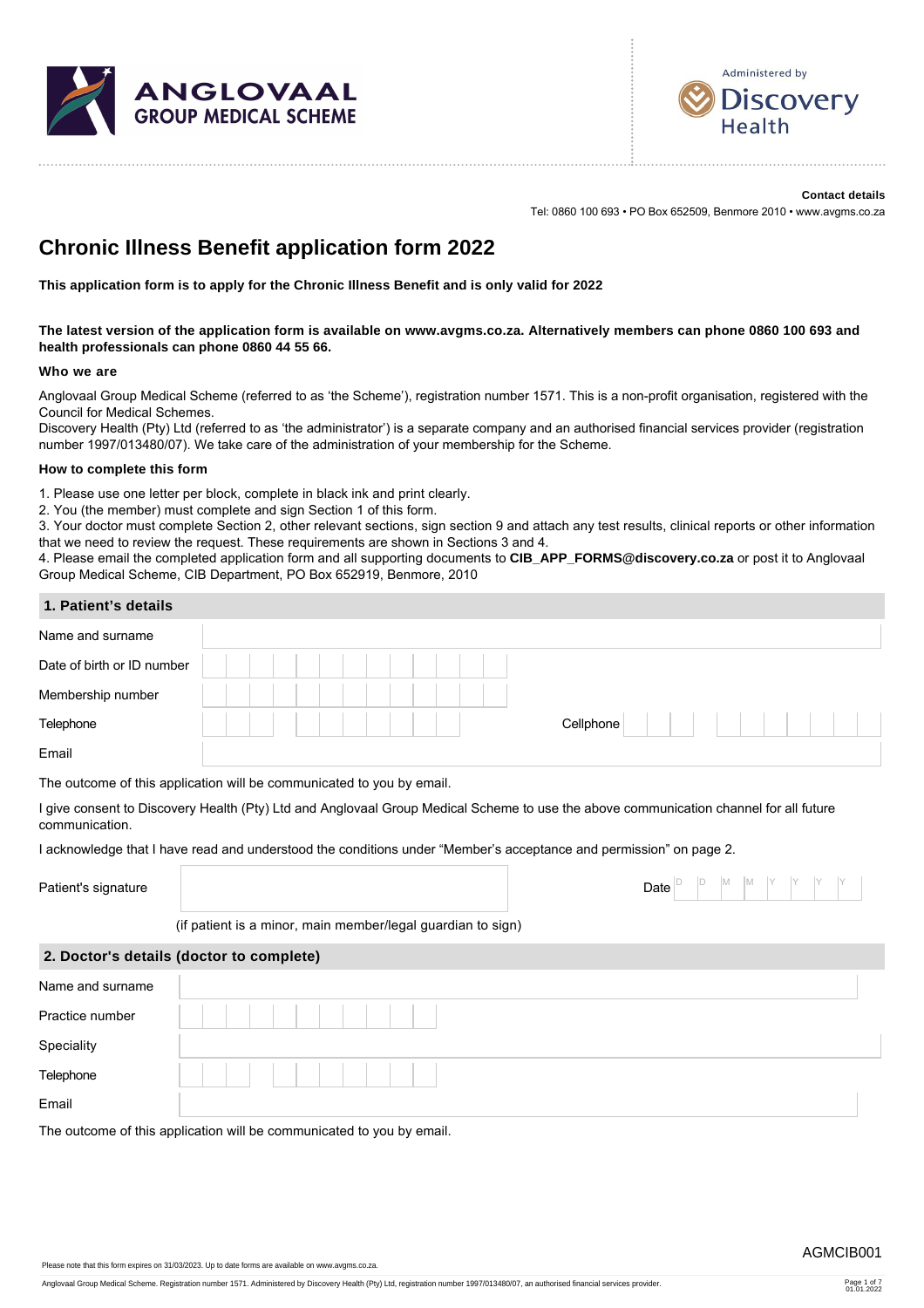### **Member's acceptance and permission**

I give permission for my healthcare provider to provide Anglovaal Group Medical Scheme and Discovery Health (Pty) Ltd with my diagnosis and other relevant clinical information required to review my application. I agree to my information being used to develop registries. This means that you give permission for us to collect and record information about your condition and treatment. This data will be analysed, evaluated and used to measure clinical outcomes and make informed funding decisions.

### **I understand that:**

- 2.1. Funding from the Chronic Illness Benefit is subject to meeting benefit entry criteria requirements as determined by Anglovaal Group Medical Scheme.
- 2.2. The Chronic Illness Benefit provides cover for disease-modifying therapy only, which means that not all medicines for a listed condition are automatically covered by the Chronic Illness Benefit.
- 2.3. By registering for the Chronic Illness Benefit, I agree that my condition may be subject to disease management interventions and periodic review and that this may include access to my medical records.
- 2.4. Funding for medicine from the Chronic Illness Benefit will only be effective from when the Scheme receives an application form that is completed in full. Please refer to the tables in Sections 3 and 4 to see what additional information is required to be submitted for the condition for which you are applying.
- 2.5. An application form needs to be completed when applying for a new chronic condition.
- 2.6. If you are approved on the benefit, you need to let us know when your treating doctor changes your treatment plan so that we can update your chronic authorisation/s. You can do this by emailing the new prescription to us or asking your doctor or pharmacist to do this for you. Alternatively, your doctor can log onto HealthID to make the changes, provided that you have given consent. If you do not let us know about changes to your treatment plan, we may not pay your claims from the correct benefit.
- 2.7. To make sure that we pay your claims from the correct benefit, we need the claims from your healthcare providers to be submitted with the relevant ICD-10 diagnosis code(s). Please ask your doctor to include your ICD-10 diagnosis code(s) on the claims they submit and on the form that they complete when they refer you to pathologists and radiologists for tests. This will enable pathologists and radiologists to include the relevant ICD-10 diagnosis code(s) on the claims they submit, ensuring that we pay your claims from the correct benefit.

I give the Scheme and the administrator consent to have access to and process all information (including general, personal, medical or clinical information) that is relevant to this application. I understand that this information will be used for the purposes of applying for and assessing my funding request for Chronic Illness Benefits. I consent to the Scheme and the administrator disclosing, from time to time, information supplied to them (including general, personal, medical or clinical information) to my healthcare provider and to relevant third parties, to administer the Chronic Illness Benefits as well as undertake managed care interventions related to the chronic condition.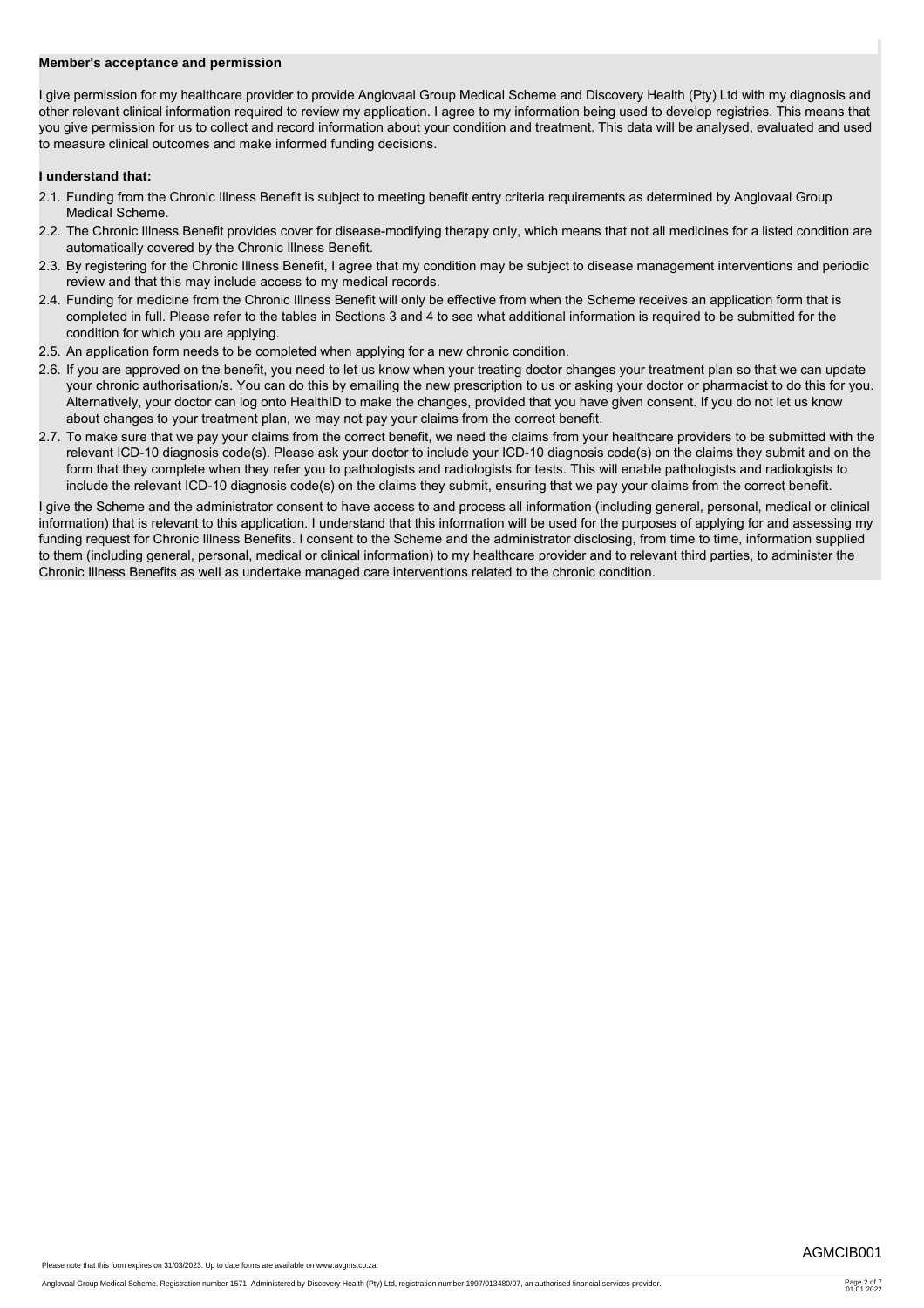# **3. The Prescribed Minimum Benefit (PMB) Chronic Disease List (CDL) conditions covered on Anglovaal Group Medical Scheme**

Anglovaal Group Medical Scheme covers the following Prescribed Minimum Benefit (PMB) Chronic Disease List (CDL) conditions in line with legislation. Your cover is subject to benefit entry criteria. Approval on the Chronic Illness Benefit for your PMB CDL condition(s) offers cover for medicine and treatment baskets for the management of your condition(s). Please refer to the [website](http://www.avgms.co.za.) for more information on what is covered on the benefit and how it is covered.

|                                                 | Chronic disease list condition   Benefit entry criteria requirement                                                                                                                                                                                                                      |
|-------------------------------------------------|------------------------------------------------------------------------------------------------------------------------------------------------------------------------------------------------------------------------------------------------------------------------------------------|
| Addison's disease                               | Application form must be completed by a paediatrician (in the case of a child), endocrinologist or specialist<br>physician                                                                                                                                                               |
| Asthma                                          | None                                                                                                                                                                                                                                                                                     |
| Bipolar mood disorder                           | Application form must be completed by a psychiatrist                                                                                                                                                                                                                                     |
| <b>Bronchiectasis</b>                           | Application form must be completed by a paediatrician (in the case of a child), pulmonologist or specialist<br>physician                                                                                                                                                                 |
| Cardiac failure                                 | None                                                                                                                                                                                                                                                                                     |
| Cardiomyopathy                                  | None                                                                                                                                                                                                                                                                                     |
| Chronic obstructive pulmonary<br>disease (COPD) | 1. Please attach a lung function test (LFT) report that includes the FEV1/FVC post bronchodilator use<br>2. Please provide additional information when applying for oxygen including:<br>2.1. arterial blood gas report off oxygen therapy<br>2.2. number of hours of oxygen use per day |
| Chronic renal disease                           | 1. Application form must be completed by a nephrologist or specialist physician<br>2. Please attach a diagnosing laboratory report reflecting creatinine clearance                                                                                                                       |
| Coronary artery disease                         | None                                                                                                                                                                                                                                                                                     |
| Crohn's disease                                 | Application form must be completed by a paediatrician (in the case of a child), gastroenterologist, specialist<br>physician or surgeon                                                                                                                                                   |
| Diabetes insipidus                              | Application form must be completed by an endocrinologist                                                                                                                                                                                                                                 |
| Diabetes type 1                                 | None                                                                                                                                                                                                                                                                                     |
| Diabetes type 2                                 | Section 8 of this application form must be completed by the doctor. Please attach the diagnosing laboratory<br>report.                                                                                                                                                                   |
| Dysrhythmia                                     | None                                                                                                                                                                                                                                                                                     |
| Epilepsy                                        | Application form for newly diagnosed patients must be completed by a neurologist, specialist physician or<br>paediatrician (in the case of a child)                                                                                                                                      |
| Glaucoma                                        | Application form must be completed by an ophthalmologist                                                                                                                                                                                                                                 |
| Haemophilia                                     | Please attach the diagnosing laboratory report reflecting factor VIII or IX levels                                                                                                                                                                                                       |
| HIV and AIDS (antiretroviral<br>therapy)        | Please do not complete this application form for cover for HIV and AIDS. To enrol or request information on<br>our HIVCare programme, please call 0860 100 693                                                                                                                           |
| Hyperlipidaemia                                 | Section 6 of this application form must be completed by the doctor                                                                                                                                                                                                                       |
| Hypertension                                    | Section 5 of this application form must be completed by the doctor                                                                                                                                                                                                                       |
| Hypothyroidism                                  | Section 7 of this application form must be completed by the doctor                                                                                                                                                                                                                       |
| Multiple sclerosis (MS)                         | 1. Application form must be completed by a neurologist<br>2. Please attach a report from a neurologist for applications for beta interferon including:<br>2.1. Relapsing - remitting history<br>2.2. All MRI reports<br>2.3. Extended disability status score (EDSS)                     |
| Parkinson's disease                             | Application form must be completed by a neurologist or specialist physician                                                                                                                                                                                                              |
| Rheumatoid arthritis                            | Application form must be completed by a rheumatologist, paediatrician (in the case of a child) or specialist<br>physician                                                                                                                                                                |
| Schizophrenia                                   | Application form must be completed by a psychiatrist                                                                                                                                                                                                                                     |
| Systemic lupus erythematosus                    | Application form must be completed by a paediatrician (in the case of a child), rheumatologist, nephrologist,<br>pulmonologist or specialist physician                                                                                                                                   |
| Ulcerative colitis                              | Application form must be completed by a paediatrician (in the case of a child), gastroenterologist, specialist<br>physician or surgeon                                                                                                                                                   |

Please note that this form expires on 31/03/2023. Up to date forms are available on www.avgms.co.za.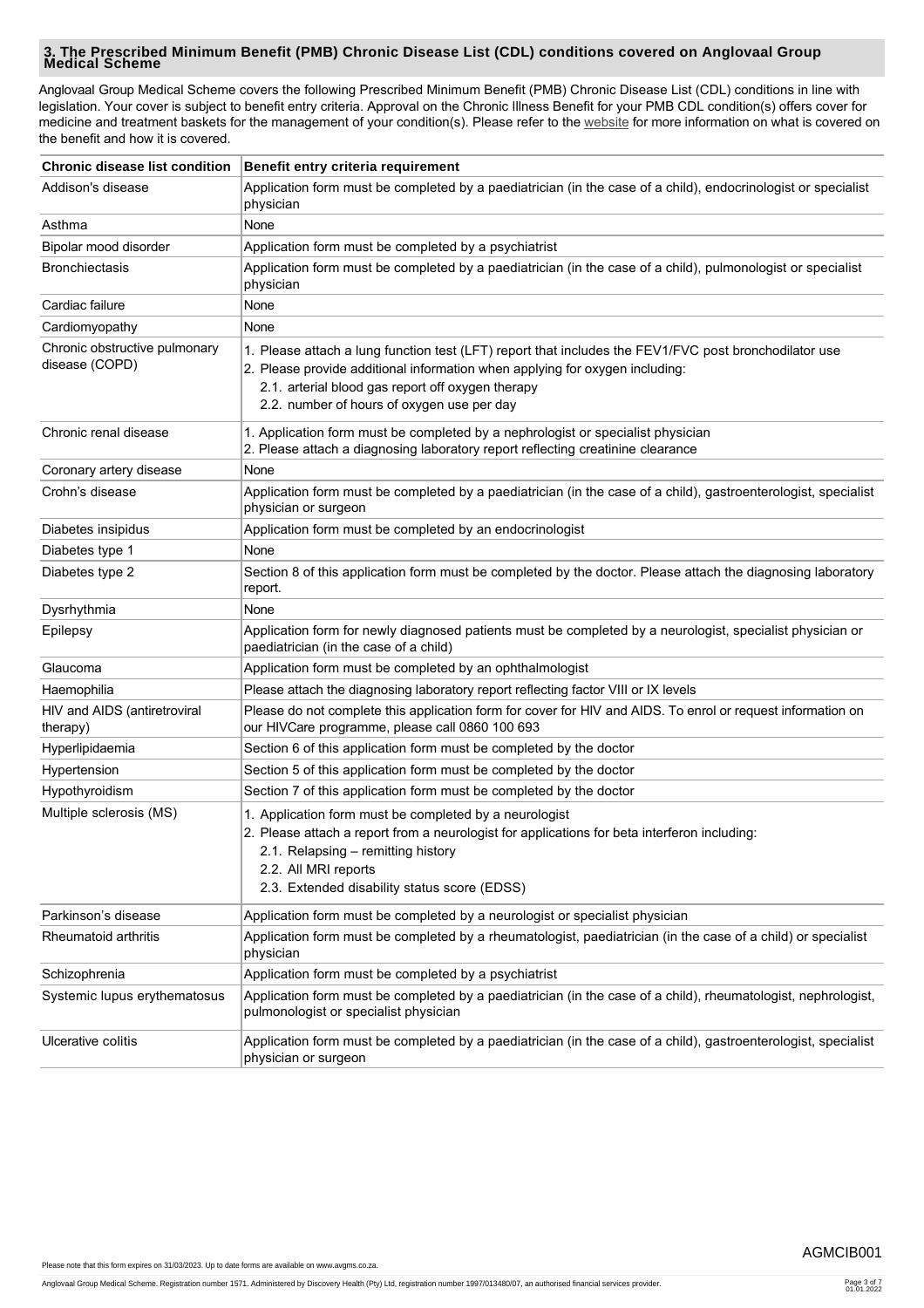### **4. The Additional Disease List (ADL) conditions covered on Anglovaal Group Medical Scheme**

Your cover is subject to benefit entry criteria. Approval on the Chronic Illness Benefit for your ADL condition(s) offers cover for medicine for the management of your condition(s). Please refer to the [website](http://www.avgms.co.za.) for more information on how medicine is covered on the benefit.

| Additional disease list<br>condition | Benefit entry criteria requirements                                                                                                                                                                                                                                                                                                                                                                                        |
|--------------------------------------|----------------------------------------------------------------------------------------------------------------------------------------------------------------------------------------------------------------------------------------------------------------------------------------------------------------------------------------------------------------------------------------------------------------------------|
| Allergic rhinitis                    | None                                                                                                                                                                                                                                                                                                                                                                                                                       |
| Alzheimer's disease                  | Application form must be completed by a psychiatrist, neurologist or specialist physician                                                                                                                                                                                                                                                                                                                                  |
| Ankylosing spondylitis               | Application form must be completed by a rheumatologist or specialist physician                                                                                                                                                                                                                                                                                                                                             |
| Cystic fibrosis                      | Application form must be completed by a paediatrician (in the case of a child), pulmonologist or specialist<br>physician                                                                                                                                                                                                                                                                                                   |
| Gout                                 | None                                                                                                                                                                                                                                                                                                                                                                                                                       |
| Major depression                     | Applications for first line therapy will be accepted from GPs for six (6) months only. Application from a<br>psychiatrist will be required for further cover. Application form must be completed by a psychiatrist for<br>patients <18 years of age                                                                                                                                                                        |
| Motor neurone disease                | Application form must be completed by a neurologist                                                                                                                                                                                                                                                                                                                                                                        |
| Myasthenia gravis                    | None                                                                                                                                                                                                                                                                                                                                                                                                                       |
| Osteoarthritis                       | None                                                                                                                                                                                                                                                                                                                                                                                                                       |
| Osteoporosis                         | 1. All applications must be accompanied by a diagnosing DEXA bone mineral density scan (BMD) report<br>2. Application form must be completed by an endocrinologist, rheumatologist, gynaecologist or specialist<br>physician for patients <50 years of age<br>3. Please attach information on additional risk factors in patient, where applicable<br>4. Please indicate if the patient sustained an osteoporotic fracture |
| Paget's disease                      | Application form must be completed by a specialist physician or paediatrician (in the case of a child)                                                                                                                                                                                                                                                                                                                     |
| Psoriasis                            | Application form must be completed by a dermatologist                                                                                                                                                                                                                                                                                                                                                                      |

### **5. Application for hypertension (to be completed by doctor)**

# **If the patient meets the requirements listed in either A, B or C below, hypertension will be approved for funding from the Chronic Illness Benefit.**

### **A. Previously diagnosed patients**

The diagnosis was made more than six  $(6)$  months ago and the patient has been on treatment for at least that period of time  $Y_{ES}$ 

### **B. Please indicate if your patient has any of these conditions**

| Chronic renal disease       | TIA                     |
|-----------------------------|-------------------------|
| Hypertensive retinopathy    | Coronary artery disease |
| Prior CABG                  | Myocardial infarction   |
| Peripheral arterial disease | Pre-eclampsia           |
| Stroke                      |                         |

#### **C. Newly diagnosed patients**

The diagnosis was made within the last six (6) months and the patient has a:

| Blood pressure $\geq 130/85$ mmHq and patient has diabetes or congestive cardiac failure or cardiomyopathy |                                                                                                                            | Yes |  |
|------------------------------------------------------------------------------------------------------------|----------------------------------------------------------------------------------------------------------------------------|-----|--|
|                                                                                                            | <b>OR</b>                                                                                                                  |     |  |
|                                                                                                            | Blood pressure $\geq$ 160/100 mmHg                                                                                         | Yes |  |
|                                                                                                            | <b>OR</b>                                                                                                                  |     |  |
|                                                                                                            | Blood pressure $\geq 140/90$ mmHg on two (2) or more occasions, despite lifestyle modification for at least six (6) months | Yes |  |
|                                                                                                            | ΟR                                                                                                                         |     |  |

Blood pressure ≥ 130/85 mmHg and the patient has target organ damage indicated by Yes

- Left ventricular hypertrophy or
- Microalbuminuria or
- Elevated creatinine

Please note that this form expires on 31/03/2023. Up to date forms are available on www.avgms.co.za.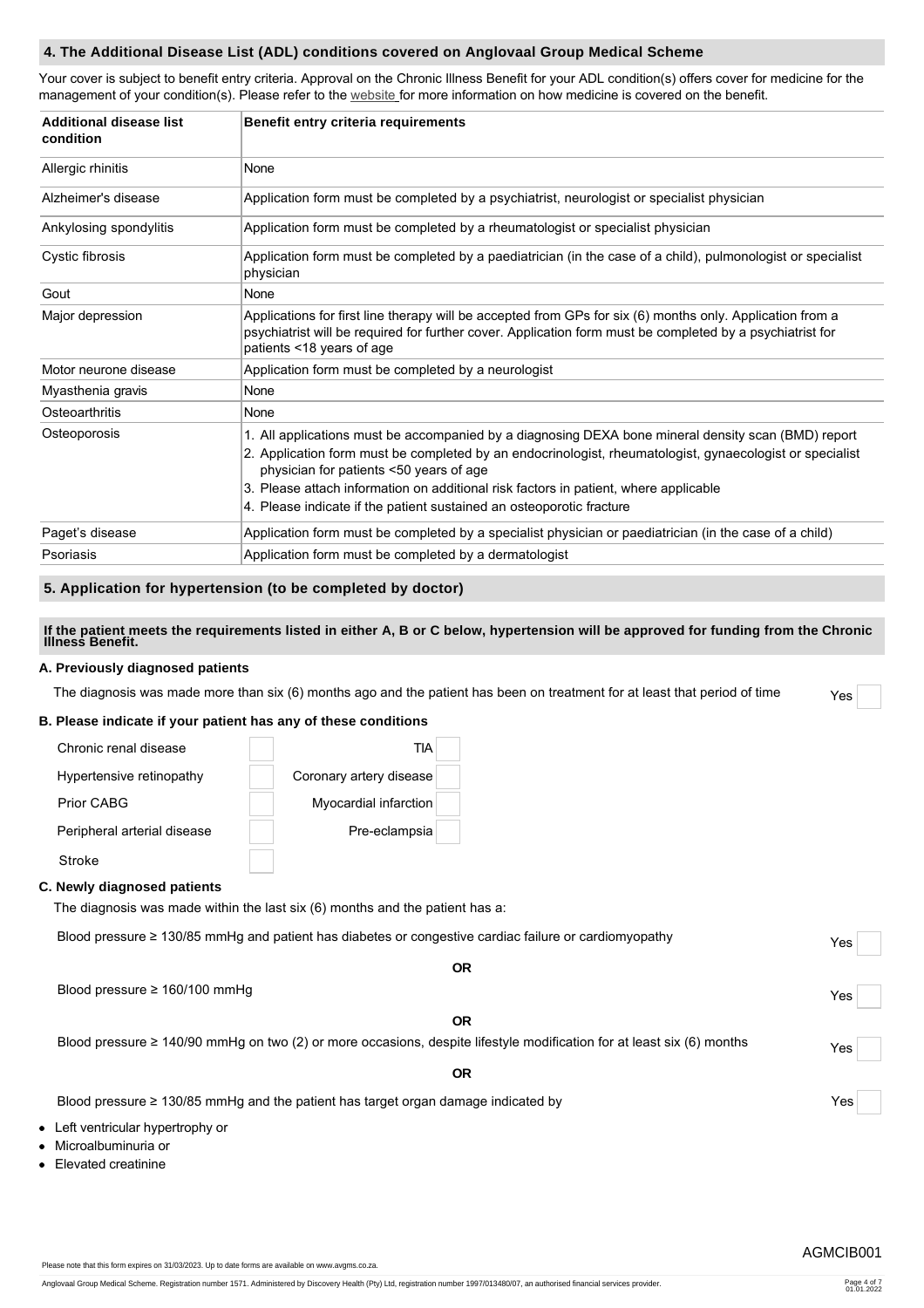### **6. Application for hyperlipidaemia (to be completed by doctor)**

### If the patient meets the requirements listed in either A, B, C or E below, hyperlipidaemia will be approved for funding from the<br>Chronic Illness Benefit. Information provided in section D will be reviewed on an individual

| A. Primary Prevention                                                                                                                                             |           |                                                                                                                                             |           |
|-------------------------------------------------------------------------------------------------------------------------------------------------------------------|-----------|---------------------------------------------------------------------------------------------------------------------------------------------|-----------|
| Please attach the diagnosing lipogram                                                                                                                             |           |                                                                                                                                             |           |
| Please supply the patient's current blood pressure reading                                                                                                        |           | mmHq                                                                                                                                        |           |
| Is the patient a smoker or has the patient ever been a smoker?                                                                                                    |           | Yes                                                                                                                                         | No        |
| Please use the Framingham 10-year risk assessment chart to determine the absolute 10-year risk of a coronary event<br>(2012 South Africa Dyslipidaemia Guideline) |           |                                                                                                                                             |           |
| Does the patient have a risk of 20% or greater                                                                                                                    |           |                                                                                                                                             | Yes       |
|                                                                                                                                                                   | <b>OR</b> |                                                                                                                                             |           |
| Is the risk 30% or greater when extrapolated to age 60                                                                                                            |           |                                                                                                                                             | Yes       |
| <b>B. Familial hyperlipidaemia</b>                                                                                                                                |           |                                                                                                                                             |           |
| Please attach the diagnosing lipogram                                                                                                                             |           |                                                                                                                                             |           |
| Was the patient diagnosed with homozygous familial hyperlipidaemia and was the diagnosis confirmed by an endocrinologist or<br>Yes<br>lipidologist?               |           |                                                                                                                                             |           |
| Please attach supporting documentation.                                                                                                                           |           |                                                                                                                                             |           |
|                                                                                                                                                                   | <b>OR</b> |                                                                                                                                             |           |
| Was the patient diagnosed with heterozygous familial hyperlipidaemia and was the diagnosis confirmed by a specialist?                                             |           |                                                                                                                                             | Yes       |
| Please attach supporting documentation.                                                                                                                           |           |                                                                                                                                             |           |
| <b>C. Secondary prevention</b>                                                                                                                                    |           |                                                                                                                                             |           |
| Please indicate what your patient has:                                                                                                                            |           |                                                                                                                                             |           |
| Diabetes type 2                                                                                                                                                   |           | Chronic kidney disease. Please supply the diagnosing laboratory report<br>reflecting creatinine clearance                                   |           |
| Stroke                                                                                                                                                            |           | Peripheral arterial disease. Please supply the doppler ultrasound or                                                                        | angiogram |
| <b>TIA</b>                                                                                                                                                        |           | Diabetes type 1 with microalbuminuria or proteinuria                                                                                        |           |
| Coronary artery disease                                                                                                                                           |           | Any vasculitides where there is associated renal disease. Please supply<br>the diagnosing laboratory report reflecting creatinine clearance |           |
| Solid organ transplant. Please supply the relevant<br>clinical information in Section D                                                                           |           |                                                                                                                                             |           |

### **D. Please supply any other relevant clinical information about this patient that supports the diagnosis of hyperlipidaemia.**

**E. Was the patient diagnosed with hyperlipidaemia more than five (5) years ago and the laboratory results are not available?** Yes

Please note that this form expires on 31/03/2023. Up to date forms are available on www.avgms.co.za.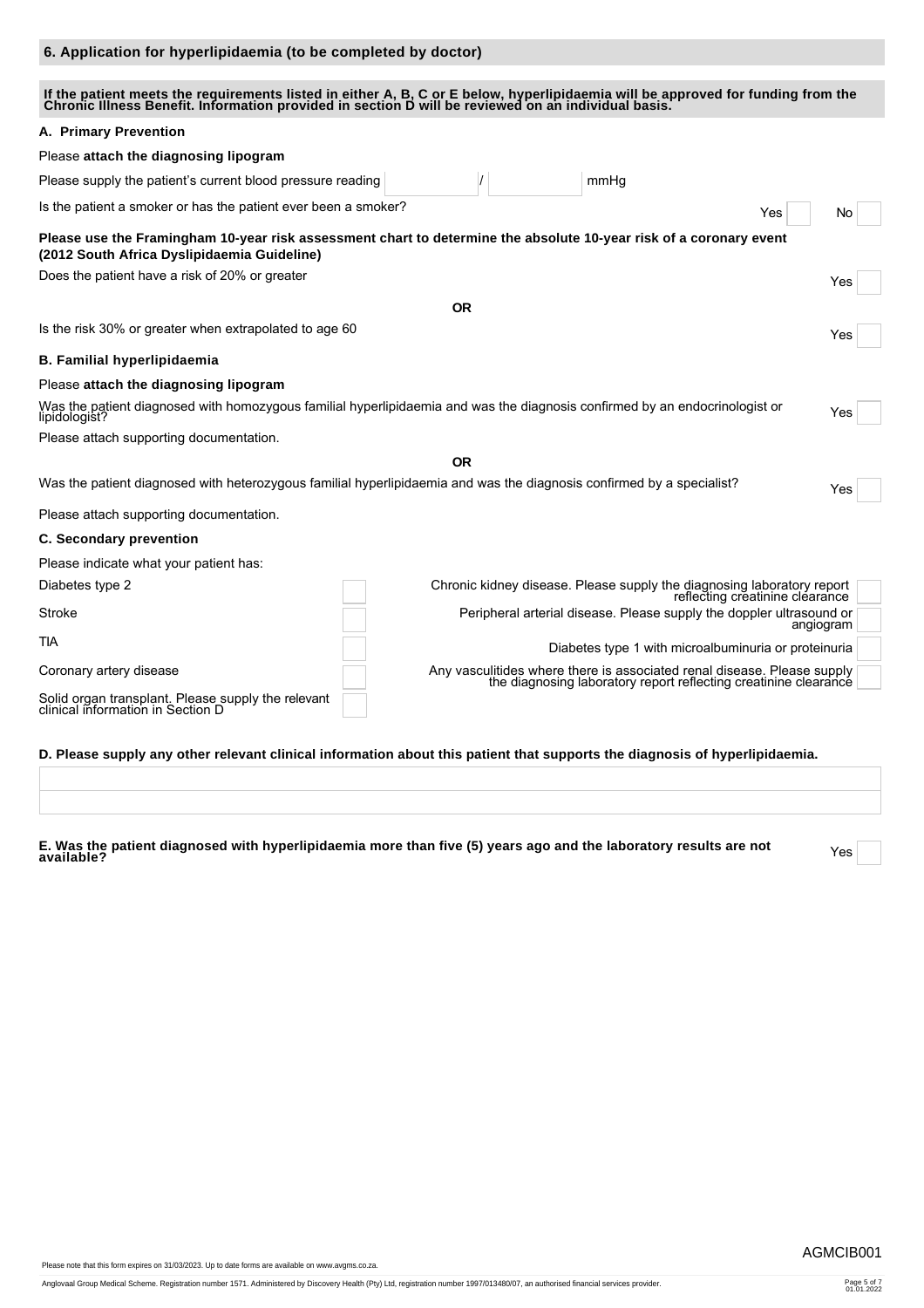|                                                          | If the patient meets the requirements listed in either A, B, C, D or E below, hypothyroidism will be approved for funding from the<br>Chronic Illness Benefit.                                                                          |     |
|----------------------------------------------------------|-----------------------------------------------------------------------------------------------------------------------------------------------------------------------------------------------------------------------------------------|-----|
| A. Thyroidectomy:                                        | Please indicate whether your patient has had a thyroidectomy                                                                                                                                                                            | Yes |
| <b>B. Radioactive iodine:</b>                            | Please indicate whether your patient has been treated with radioactive iodine                                                                                                                                                           | Yes |
| C. Hashimoto's thyroiditis:                              | Please indicate whether your patient has been diagnosed with Hashimoto's thyroiditis                                                                                                                                                    | Yes |
| levels                                                   | D. Please attach the initial or diagnostic laboratory results that confirm the diagnosis of hypothyroidism, including TSH and T4                                                                                                        |     |
|                                                          | Was the diagnosis based on the presence of clinical symptoms and one of the following:                                                                                                                                                  |     |
| A raised TSH and reduced T4 level                        |                                                                                                                                                                                                                                         | Yes |
|                                                          | <b>OR</b>                                                                                                                                                                                                                               |     |
|                                                          | A raised TSH but normal T4 level and higher than normal thyroid antibodies                                                                                                                                                              | Yes |
|                                                          | <b>OR</b>                                                                                                                                                                                                                               |     |
|                                                          | A raised TSH level of greater than or equal to 10 mIU/l on two (2) or more occasions at least three (3) months apart in a<br>patient with a normal T4 level                                                                             | Yes |
| available?                                               | E. Was the patient diagnosed with hypothyroidism more than five (5) years ago and the laboratory results are not                                                                                                                        | Yes |
|                                                          | 8. Application for diabetes type 2 (to be completed by doctor)                                                                                                                                                                          |     |
|                                                          | If the patient meets the requirements listed in either A, B or C below, diabetes type 2 will be approved for funding<br>from the Chronic Illness Benefit.                                                                               |     |
|                                                          | A. Please attach the initial or diagnostic laboratory results that confirm the diagnosis of diabetes type 2.<br>Please note that finger prick and point of care tests are not accepted for registration on the Chronic Illness Benefit. |     |
| Do these results show:                                   |                                                                                                                                                                                                                                         |     |
| A fasting plasma glucose concentration $\geq 7.0$ mmol/l |                                                                                                                                                                                                                                         | Yes |
|                                                          | <b>OR</b>                                                                                                                                                                                                                               |     |
| A random plasma glucose ≥ 11.1 mmol/l                    |                                                                                                                                                                                                                                         | Yes |
|                                                          | <b>OR</b>                                                                                                                                                                                                                               |     |
|                                                          | A two hour post-load glucose $\geq 11.1$ mmol/l during an oral glucose tolerance test (OGTT)                                                                                                                                            | Yes |
|                                                          | <b>OR</b>                                                                                                                                                                                                                               |     |
| An HbA1C $\geq 6.5\%$                                    |                                                                                                                                                                                                                                         | Yes |
| B. Is the patient a type 2 diabetic on insulin?          |                                                                                                                                                                                                                                         | Yes |
| not available?                                           | C. Was the patient diagnosed with diabetes type 2 more than five (5) years ago and the laboratory results are                                                                                                                           | Yes |

**Important:** please note that no exceptions will be made for patients being treated with Metformin monotherapy.

**7. Application for hypothyroidism (to be completed by doctor)**